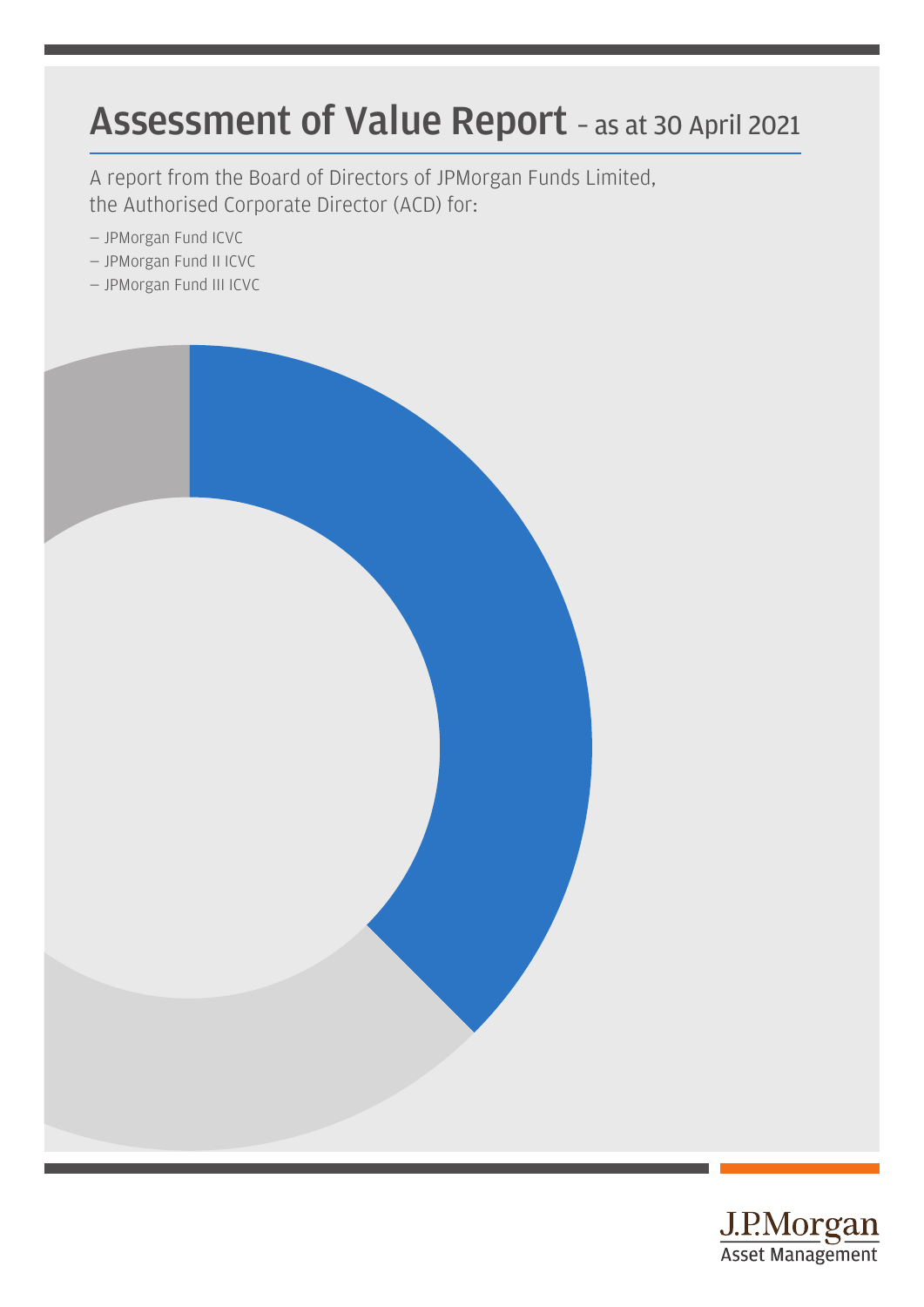# A Letter from the Board

The annual assessment of fund value required by the Financial Conduct Authority (FCA) gives us an opportunity to articulate how we believe we deliver value for you, our investors.

Over the 12 months since we last reported, the Board of JPMorgan Funds Limited has continually assessed the value of the funds which you are invested in, with the results presented in this report. We continued to use an independent third party to help us make our assessments and we have reviewed further evidence to help us understand our funds against the value criteria.

We completed a review of our assessment process following completion of this report for the first time last year and have enhanced the independent third-party analysis from Broadridge Financial Limited to include a review of the quality of services that we offer.

Discussions around financial product services and costs, in the context of value received, can be complex. In this report, we have aimed to make it clear and straightforward for you to access the assessment we have made for each fund and share class in which you are invested.

Overall, we found that the majority of our funds and share classes are delivering value. We identified some areas for enhancement and the following report highlights action that we have taken or are planning to take.

We encourage you to regularly review your investments, and we believe that our assessment and this report are important in providing you with relevant information to help you in your own review and your investment choices. If you have questions or comments, please contact your financial adviser or our Investor Services team on 0800 20 40 20 (or if calling from abroad +44 1268 44 44 70).

Sincerely,

#### The Board of Directors for JPMorgan Funds Limited

Kate Jones Chair & Independent Non-Executive Director

O'Brien Bennett Managing Director, J.P. Morgan Asset Management

Ruston Smith Independent Non-Executive Director

Nicholas Bloxham Executive Director, J.P. Morgan Asset Management

Andrew Lewis Managing Director, J.P. Morgan Asset Management

#### INTRODUCTION TO THE BOARD

- Overall, the board composition is designed to bring a variety of skills and perspectives to the governance of our funds, and this composition positions us well to take an inquisitive and robust view when we assess the value our funds are delivering to you. It is each director's duty to conduct this assessment from the perspective of value for investors, regardless of any other responsibilities they may have within the firm.
- Your board's chair is independent. The board consists of four further directors, one of whom is also independent.

#### YOUR BOARD IS:

- Kate Jones. Independent chair. Kate's background is as a senior portfolio manager in a number of asset management firms. She is chair of the Pension Protection Fund and an executive coach.
- Ruston Smith. Independent. Ruston has over 35 years' experience in the pension fund and investment industry. He holds senior positions on a number of boards and government advisory committees.
- Andrew Lewis. Andrew has been in the industry for 10 years after a long career in the British Army. He is the COO for our UK Funds businesses.
- O'Brien Bennett. O'Brien has over 40 years of experience in the financial services industry. He is a senior programme executive in our global asset management business.
- Nicholas Bloxham. Nicholas is a qualified chartered accountant with 12 years' experience in the industry. He is the UK Financial Controller in our asset management business.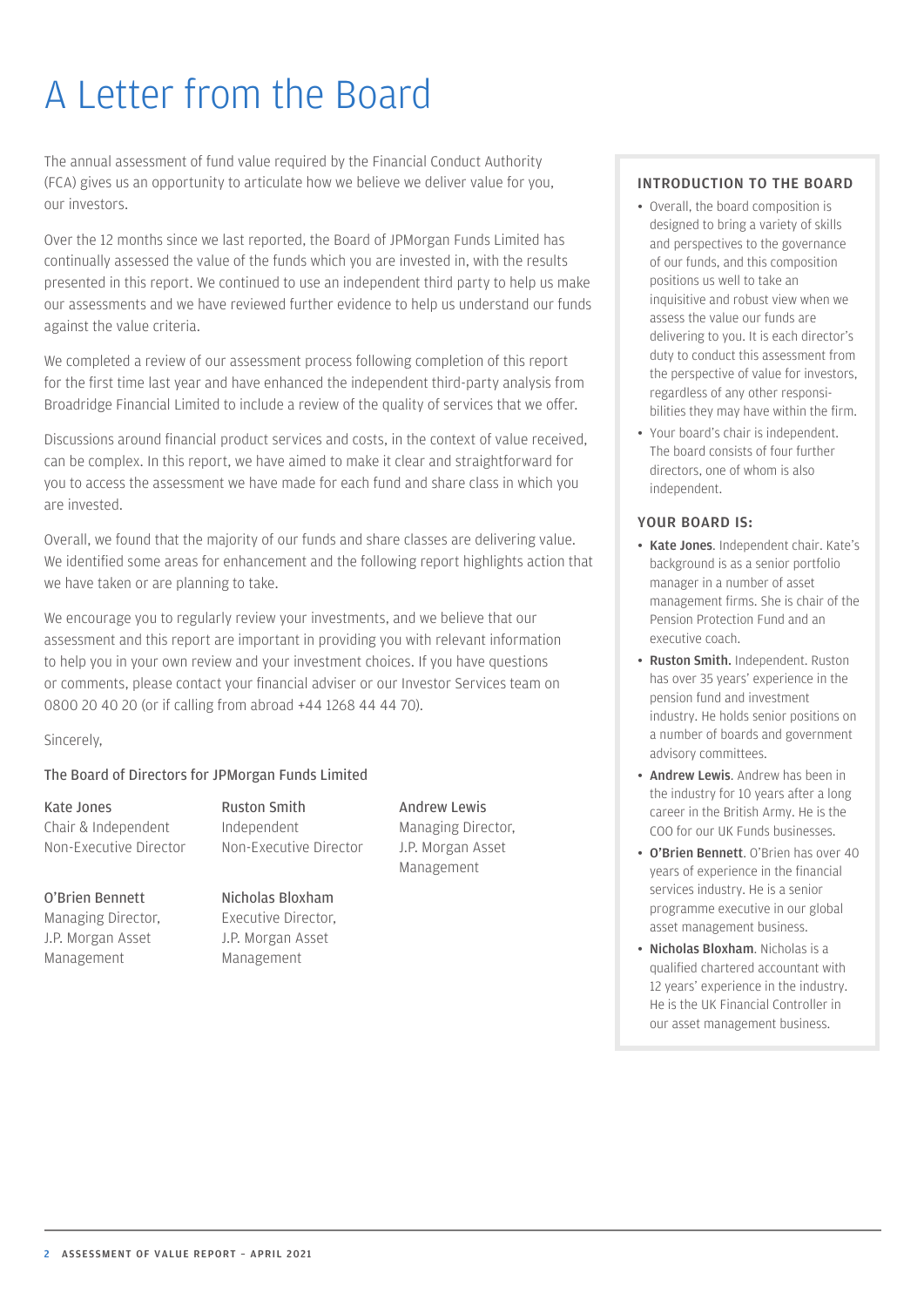To complete this report we conducted a thorough process for assessing value. This included a rigorous look at costs relative to performance, as well as other important dimensions of value, such as the quality and depth of services we provide to shareholders. To support us in this review, we engaged Broadridge Financial Limited to provide independent analysis.

We found that the majority of our funds and share classes are demonstrating value, and that we are providing good value for investors overall. Details supporting our arrival at this conclusion are outlined in the following pages.

#### IN ORDER TO ENHANCE VALUE BY REDUCING COSTS WE:

- Ensured our total fund fees to shareholders are competitive and that we have share class structures that systematically pass along savings to shareholders, in particular ongoing fund operating and administrative (O&A) expenses, which can have a meaningful impact on investments over time.
	- Investors are never charged more than the capped O&A expenses regardless of share class size and they benefit from lower fees systematically as funds grow and achieve economies of scale.
	- All funds benefit from the certainty of maximum rates that capped O&A expenses provide, with over 80% of assets invested in share classes charging O&A expenses that are less than their expense caps.

#### IN ORDER TO CONTINUE TO DELIVER VALUE BY PROVIDING A BROAD RANGE OF QUALITY SERVICES, WE:

- Provided access to the strength and support of our global asset management business: 6358 staff, of whom 1,085 are investment professionals, enhanced by continued investment in personnel and technology.
- Reviewed and negotiated actively with service providers on both quality of service and price. In the last review we conducted, our negotiations resulted in a benefit to our shareholders of approximately £700k.
- Gave continued access to our award-winning Market Insights programme providing timely and objective insights on market events to help investors make more informed decisions, including over 450 client calls, 60 webconferences and outreach to over 25,000 clients.

#### IN ORDER TO DELIVER VALUE BY CONTINUALLY ENHANCING OUR PLATFORM AND OFFERINGS, WE:

- Incorporated financially material [environmental, social and governance \(ESG\) factors](https://am.jpmorgan.com/gb/en/asset-management/adv/investment-themes/sustainable-investing/ESG-integration/) in our research and decision making across our active investment processes with a single objective: to deliver stronger risk-adjusted returns. In 2020, all 41 active funds in the range became ESG integrated, which means we consider the environmental, social and governance factors impacting each security in our portfolios.
- Launched the [JPM Emerging Markets Sustainable Equity Fund](https://am.jpmorgan.com/gb/en/asset-management/adv/products/jpm-emerging-markets-sustainable-equity-fund-c-net-accumulation-gb00bl0dtp33) in December 2020, and at the end of June 2021, we added three more sustainable funds to the line-up: [JPM UK Sustainable Equity Fund](https://am.jpmorgan.com/gb/en/asset-management/adv/products/jpm-uk-sustainable-equity-fund-c-net-accumulation-gb00bmtr9759), [JPM Global Sustainable Equity Fund](https://am.jpmorgan.com/gb/en/asset-management/adv/products/jpm-global-sustainable-equity-fund-c-net-accumulation-gb00bmtr8p66) and JPM [Climate Change Solutions Fund](https://am.jpmorgan.com/gb/en/asset-management/adv/products/jpm-climate-change-solutions-fund-c-net-accumulation-gb00bnkf8s99), our first thematic offering in the UK.

#### HOW TO USE THE REPORT

- [Findings by Fund](#page-3-0) are summarised on page 4 so you can quickly see the findings for your fund.
- The summary of findings is followed by the [Funds and Share classes](#page-4-0) [Requiring Further Review](#page-4-0). This more detailed discussion explains why value is being demonstrated or any enhancements that are planned, as shown on page 5 onwards.
- Finally, the [Value Assessment](#page-8-0) **[Process](#page-8-0)** used to arrive at our findings in this report, including detail of each of the criteria we considered, is provided to ensure you have all of the information required to understand the findings.

#### Terminology used in the report

- ACD JPMorgan Funds Limited, the authorised corporate director.
- ACD Fee Fee paid to the ACD for its services relating to the management of the funds.
- Board The board of the ACD.
- Capped O&A Expenses The operating and administrative expenses for each share class, which may not be exceeded. For example, if a share class has capped O&A expenses of 0.15% but actual expenses are 0.20%, only 0.15% are charged and the expenses over the cap are absorbed by the ACD. Conversely, if actual expenses are less than 0.15% the actual expenses are charged.
- Investment Association (IA) Sector Fund classification system which groups together funds with similar investment objectives enabling a like-for-like comparison.
- Ongoing Charge Figure (OCF) Published in the KIID, comprising of the ACD Fee and O&A Expenses incurred.
- Sustainable Securities A company demonstrating effective governance and superior management of environmental and social issues.

*All assessment information in this report applies to the 2020-21 financial year (1 May – 30 April).*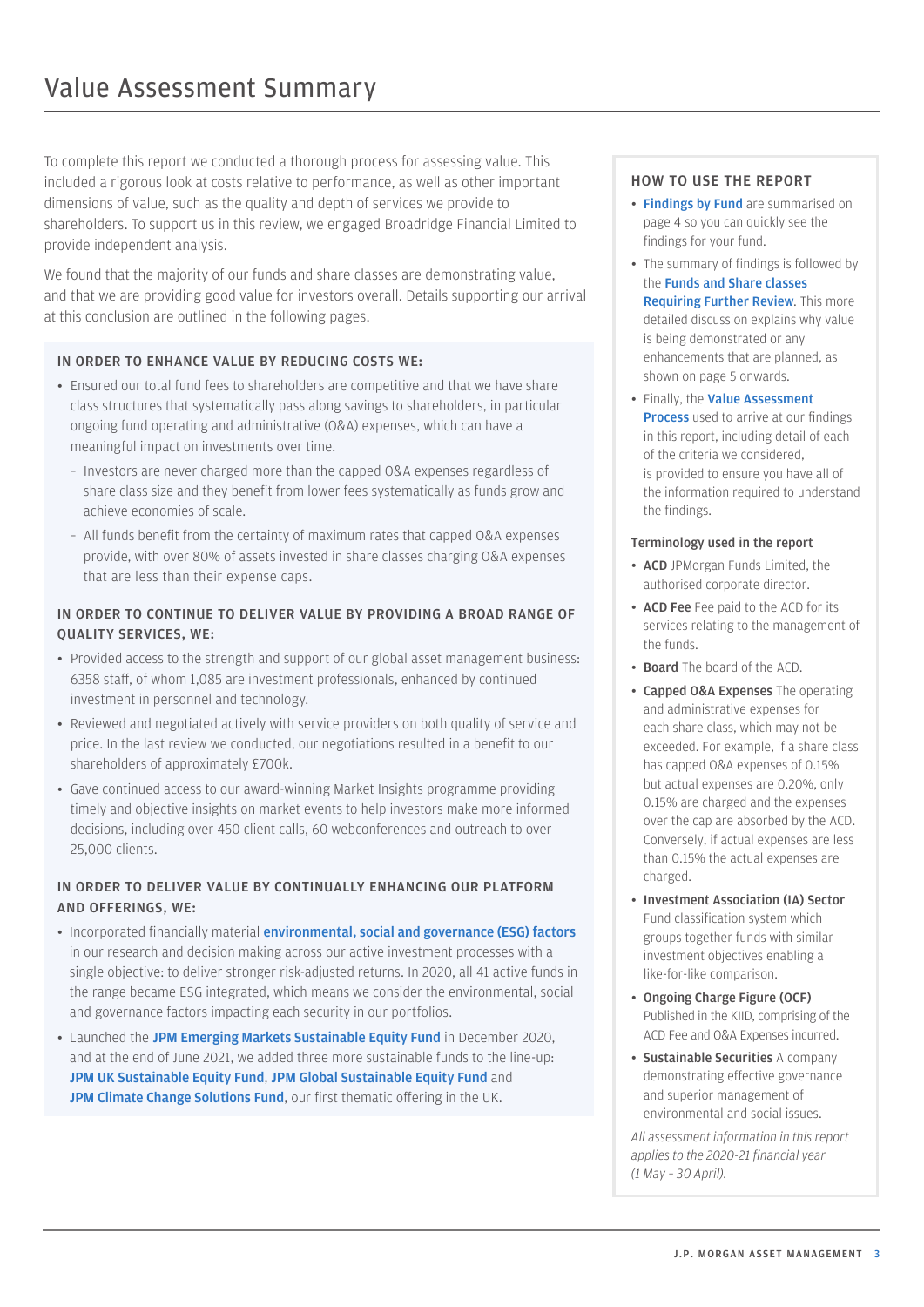#### <span id="page-3-0"></span>SUMMARY FINDINGS

The FCA requires that we evaluate our Funds according to at least seven criteria.

The findings for the criteria, reviewed at share class level, are summarised by fund in the table below. Note that if any share class of a fund has a yellow or red rating, the rating for the fund as a whole shows as the lowest rating:

*select the rating to see further detail for your Fund select the rating to see further detail for your Fund*

■ Demonstrating Value ■ Reviewed Further and Demonstrating Value ■ Action Taken or Planned<br>Select the rating to see further detail for your Fund select the rating to see further detail for your Fund

| #              | <b>Fund</b><br>Select Fund to review further information on the Fund website | Quality<br>of Service | Performance | <b>AFM</b><br><b>Costs</b> | <b>Economies</b><br>of Scale | Comparable<br><b>Market Rates</b> | <b>Comparable</b><br><b>Services</b> | <b>Classes</b><br>of Units |
|----------------|------------------------------------------------------------------------------|-----------------------|-------------|----------------------------|------------------------------|-----------------------------------|--------------------------------------|----------------------------|
| $\mathbf{1}$   | <b>JPM Asia Growth Fund</b>                                                  |                       |             | П                          | П                            | $\Box$                            |                                      |                            |
| $\overline{2}$ | <b>JPM Asia Pacific Equity Fund</b>                                          | ■                     | П           | п                          | П                            | П                                 | П                                    | П                          |
| 3              | <b>JPM Diversified Growth Fund</b>                                           |                       | П           | П                          | П                            | П                                 | П                                    |                            |
| 4              | <b>JPM Emerging Europe Equity Fund</b>                                       | П                     | П           | п                          | П                            | п                                 | П                                    | ш                          |
| 5              | <b>JPM Emerging Markets Fund</b>                                             |                       | П           | П                          | П                            | T.                                | ш                                    |                            |
| 6              | <b>JPM Emerging Markets Income Fund</b>                                      | П                     | П           | п                          | П                            | п                                 | П                                    | ш                          |
| 7              | <b>JPM Emerging Markets Sustainable Equity Fund</b>                          | ×                     | ш           | <b>COL</b>                 | п                            | П                                 | п                                    |                            |
| 8              | JPM Europe (ex-UK) Research Enhanced Index Equity Fund                       | Ш                     | П           | п                          | П                            | п                                 | <b>Tale</b>                          | ш                          |
| 9              | <b>JPM Europe Dynamic (ex-UK) Fund</b>                                       |                       | ш           | ш                          | П                            | П                                 |                                      |                            |
| 10             | <b>JPM Europe Fund</b>                                                       | ш                     | ш           | п                          | П                            | П                                 | H                                    |                            |
| 11             | <b>JPM Europe Smaller Companies Fund</b>                                     |                       | П           | <b>COL</b>                 | П                            | П                                 | ш                                    |                            |
| 12             | <b>JPM Global (ex-UK) Bond Fund</b>                                          | H                     | П           | п                          | ■                            | ш                                 | П                                    | H                          |
| 13             | <b>JPM Global Bond Opportunities Fund</b>                                    |                       | ш           | П                          | П                            | П                                 |                                      |                            |
| 14             | <b>JPM Global Corporate Bond Fund</b>                                        |                       | П           | п                          | П                            | П                                 | П                                    | ш                          |
| 15             | <b>JPM Global Equity Income Fund</b>                                         |                       | П           | П                          | П                            | m.                                | ш                                    |                            |
| 16             | JPM Global High Yield Bond Fund                                              | П                     | П           | п                          | п                            | п                                 | П                                    | ш                          |
| 17             | <b>JPM Global Macro Fund</b>                                                 |                       | ш           | П                          | п                            | $\Box$                            | п                                    |                            |
| 18             | <b>JPM Global Macro Opportunities Fund</b>                                   | ×                     | П           | п                          | П                            | п                                 | П                                    | П                          |
| 19             | JPM Global Research Enhanced Index Equity Fund                               |                       | ш           | П                          | П                            | $\mathbb{R}^n$                    | H                                    |                            |
| 20             | <b>JPM Global Unconstrained Equity Fund</b>                                  | ш                     | П           | п                          | П                            | п                                 | П                                    |                            |
| 21             | <b>JPM Japan Fund</b>                                                        |                       | ш           | <b>COL</b>                 | П                            | П                                 | П                                    |                            |
| 22             | <b>JPM Multi-Asset Cautious Fund</b>                                         | П                     | П           | п                          | П                            | П                                 | П                                    | H                          |
| 23             | <b>JPM Multi-Asset Growth Fund</b>                                           |                       | ш           | <b>The State</b>           | П                            | Ш                                 |                                      |                            |
| 24             | <b>JPM Multi-Asset Income Fund</b>                                           |                       | п           | п                          | П                            | П                                 | П                                    | H                          |
| 25             | <b>JPM Multi-Asset Moderate Fund</b>                                         |                       | П           | П                          | П                            | П                                 | ш                                    |                            |
| 26             | JPM Multi-Manager Growth Fund                                                | П                     | П           | п                          | п                            | п                                 | П                                    | H                          |
| 27             | <b>JPM Natural Resources Fund</b>                                            |                       | <b>T</b>    | П                          | п                            | $\blacksquare$                    | п                                    |                            |
| 28             | JPM Sterling Corporate Bond Fund                                             | H                     | П           | п                          | П                            | ш                                 | П                                    | ш                          |
| 29             | <b>JPM UK Dynamic Fund</b>                                                   |                       | п           | П                          | П                            | m.                                |                                      |                            |
| 30             | <b>JPM UK Equity Core Fund</b>                                               |                       | П           | п                          | П                            | п                                 | H                                    |                            |
| 31             | <b>JPM UK Equity Growth Fund</b>                                             |                       |             |                            | П                            | П                                 |                                      |                            |
| 32             | <b>JPM UK Equity Income Fund</b>                                             |                       | □           | п                          | ■                            | П                                 |                                      |                            |
| 33             | <b>JPM UK Equity Index Fund</b>                                              |                       |             | l.                         | <b>The State</b>             |                                   |                                      |                            |
| 34             | <b>JPM UK Equity Plus Fund</b>                                               |                       |             | П                          | П                            | H                                 |                                      |                            |
| 35             | <b>JPM UK Equity Value Fund</b>                                              |                       | п           | П                          | $\blacksquare$               | П                                 |                                      |                            |
| 36             | <b>JPM UK Government Bond Fund</b>                                           | П                     | ■           | п                          | п                            | П                                 | п                                    | H                          |
| 37             | <b>JPM UK Smaller Companies Fund</b>                                         |                       |             | П                          | П                            | m.                                |                                      |                            |
| 38             | <b>JPM Unconstrained Bond Fund</b>                                           | П                     | п           | п                          | п                            | п                                 | п                                    | ш                          |
| 39             | <b>JPM US Equity Income Fund</b>                                             |                       | ш           | П                          | П                            | $\Box$                            | Ш                                    |                            |
| 40             | JPM US Research Enhanced Index Equity Fund                                   | ×                     | П           | п                          | п                            | п                                 | П                                    | П                          |
| 41             | <b>JPM US Select Fund</b>                                                    |                       |             |                            | $\mathcal{C}^{\mathcal{A}}$  | $\mathcal{C}^{\mathcal{A}}$       |                                      |                            |
| 42             | JPM US Small Cap Growth Fund                                                 | ×.                    | П           | п                          | п                            | п                                 | п                                    | П                          |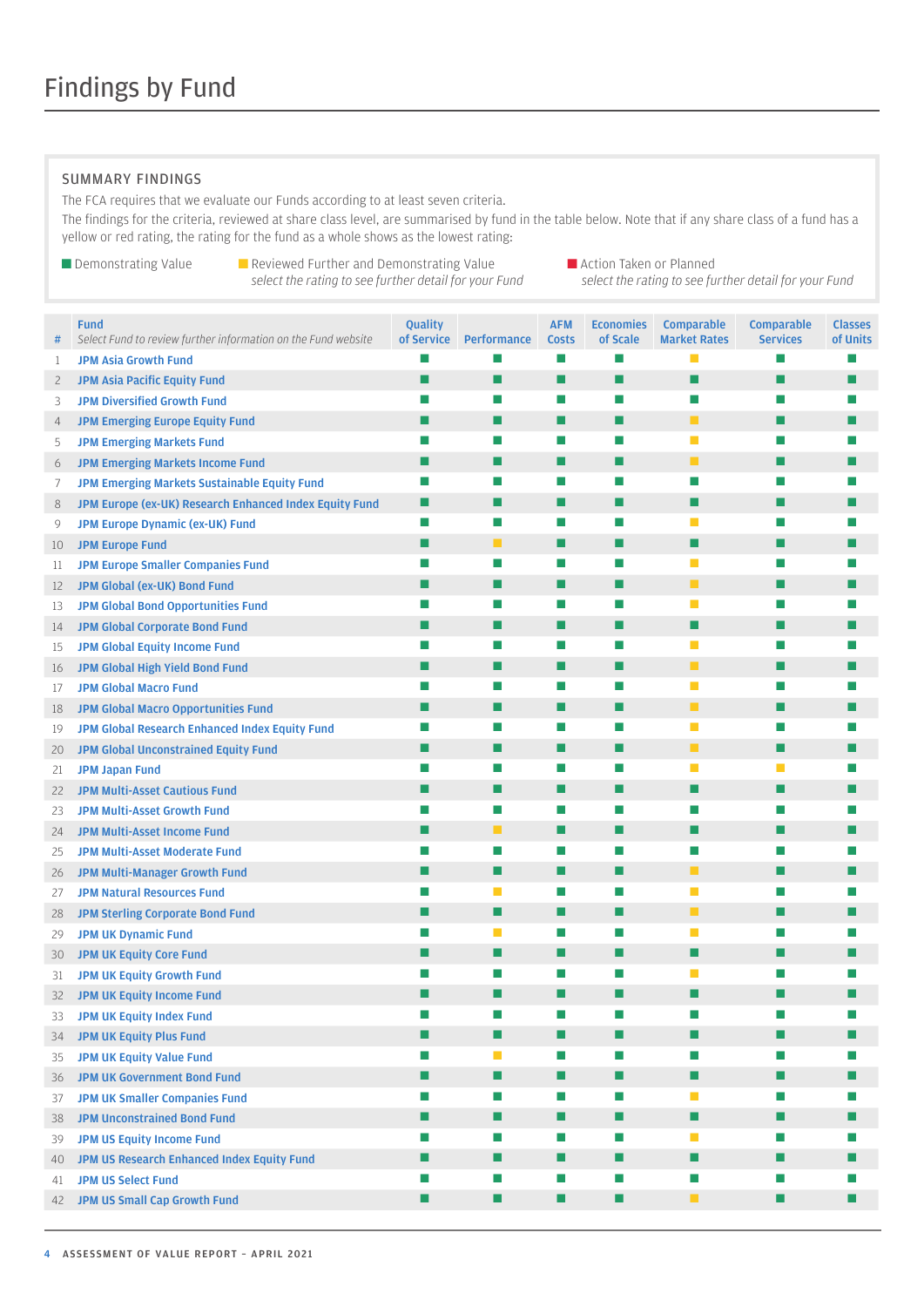<span id="page-4-0"></span>This section of the report explains the summary findings and conclusions for Funds that do not have a green square in each column on the previous page. We encourage you to discuss these results with your financial adviser.

The tables that follow show all funds and share classes that were subject to further review and the outcome of that review. Any share class not mentioned below earned a green square and demonstrates value.

#### REVIEWED FURTHER AND ENHANCEMENTS PLANNED

As we committed in our 2020 report, we have completed further evaluation of how A share classes are used across all funds where they are available:

- We believe the share classes continue to demonstrate value for the purpose for which they are designed; namely for investors whose financial advisers earn their compensation via commissions, or return commission monies to shareholders via a rebate.
- However, as separately communicated to all impacted investors, we are simplifying the share class offering and will be closing all of the A share classes, converting all existing investors in the A share class to B or C share classes within the same fund by September 2022.
- The B or C share classes to which investors will be converted have lower ACD fees and better prospects for asset growth as legacy A share classes are used less frequently, this growth can lead to economies of scale with the potential for lower fund expenses.
- As outlined below, 29 funds will be impacted by this action. 22 of these funds had A share classes requiring further review based on their OCFs being greater than the median OCFs of comparable share classes identified by Broadridge, this was an increase of 4 funds as compared to last year.

| Fund                                        | <b>Comparable</b><br><b>Market Rates</b> | Class(es)    | <b>Commentary and Summary of Action</b>                                        |
|---------------------------------------------|------------------------------------------|--------------|--------------------------------------------------------------------------------|
| <b>JPM Asia Growth Fund</b>                 | $\Box$                                   | A            | • The A share class OCEs on these funds were identified as                     |
| <b>JPM Emerging Europe Equity Fund</b>      | п                                        | A            | greater than the median OCF of comparable funds identified by<br>Broadridge.   |
| <b>JPM Emerging Markets Fund</b>            | П                                        | Α            | • All investors in the A share classes on these funds will be                  |
| <b>JPM Emerging Markets Income Fund</b>     | п                                        | $\mathsf{A}$ | converted to corresponding B or C share classes as separately<br>communicated. |
| <b>JPM Europe Dynamic (ex-UK) Fund</b>      | <b>T</b>                                 | Α            | The B or C share classes to which investors will be converted                  |
| <b>JPM Europe Smaller Companies Fund</b>    | п                                        | A            | have better prospects for asset growth, this growth can lead to                |
| JPM Global (ex-UK) Bond Fund                | m.                                       | Α            | economies of scale with the potential for lower fund expenses.                 |
| <b>JPM Global Bond Opportunities Fund</b>   | п                                        | A            |                                                                                |
| <b>JPM Global Equity Income Fund</b>        | П                                        | Α            |                                                                                |
| JPM Global High Yield Bond Fund             | $\blacksquare$                           | $\mathsf{A}$ |                                                                                |
| <b>JPM Global Macro Fund</b>                | <b>The State</b>                         | Α            |                                                                                |
| <b>JPM Global Macro Opportunities Fund</b>  | п                                        | $\mathsf{A}$ |                                                                                |
| <b>JPM Global Unconstrained Equity Fund</b> | $\mathbb{R}^n$                           | Α            |                                                                                |
| <b>JPM Japan Fund</b>                       | п                                        | $\mathsf{A}$ |                                                                                |
| <b>JPM Multi-Manager Growth Fund</b>        | n.                                       | Α            |                                                                                |
| <b>JPM Natural Resources Fund</b>           | п                                        | A            |                                                                                |
| <b>JPM Sterling Corporate Bond Fund</b>     | П                                        | Α            |                                                                                |
| <b>JPM UK Dynamic Fund</b>                  | п                                        | A            |                                                                                |
| <b>JPM UK Equity Growth Fund</b>            | n.                                       | Α            |                                                                                |
| <b>JPM UK Smaller Companies Fund</b>        | п                                        | $\mathsf{A}$ |                                                                                |
| <b>JPM US Equity Income Fund</b>            | П                                        | Α            |                                                                                |
| <b>JPM US Small Cap Growth Fund</b>         | H                                        | A            |                                                                                |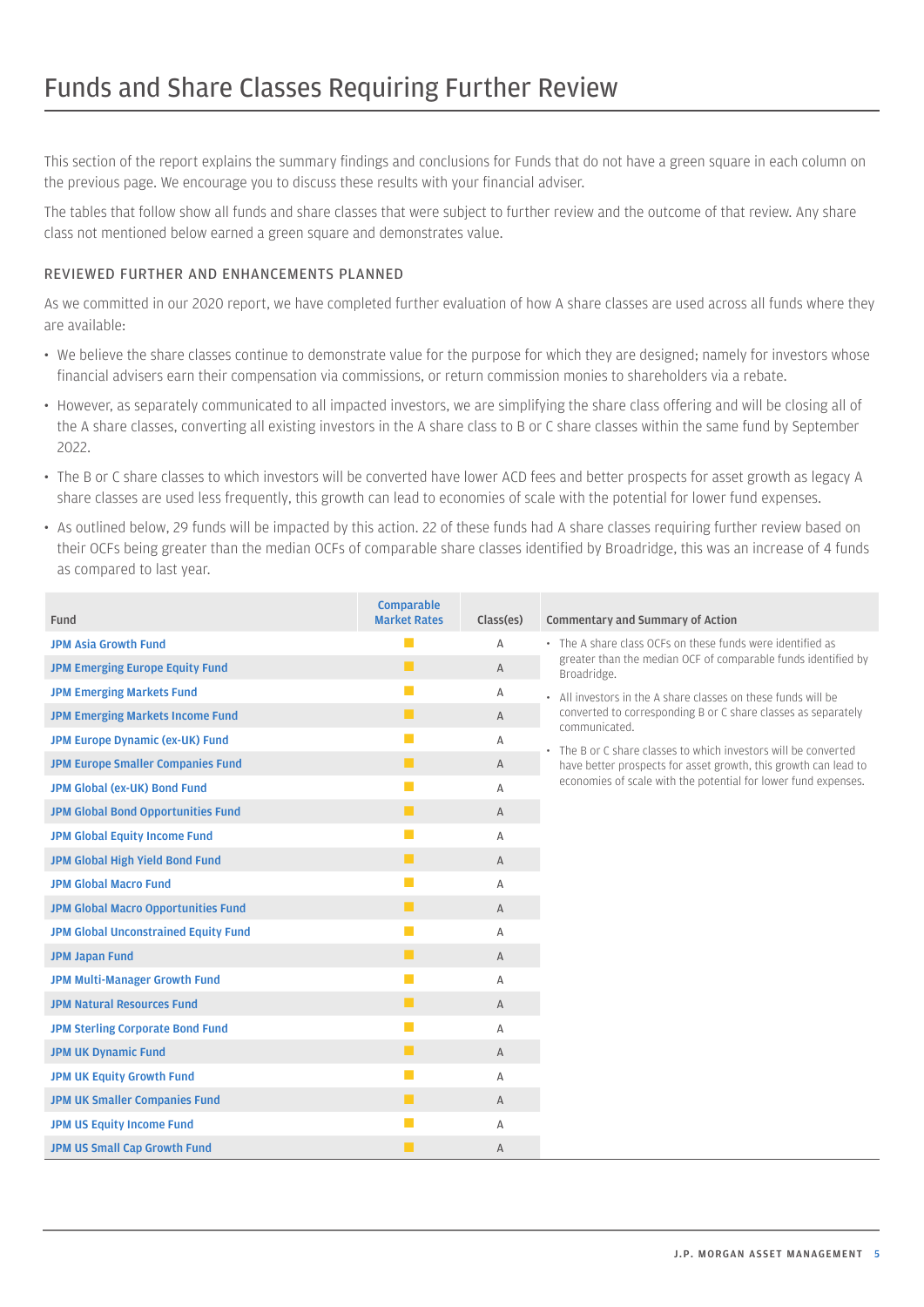# Funds and Share Classes Requiring Further Review *continued*

| Fund                               | <b>Comparable</b><br><b>Market Rates</b> | Class(es)    | Commentary and Summary of Action                                                                            |
|------------------------------------|------------------------------------------|--------------|-------------------------------------------------------------------------------------------------------------|
| <b>JPM Diversified Growth Fund</b> |                                          | Α            | • The A share classes on these funds were not identified for                                                |
| <b>JPM Europe Fund</b>             |                                          | $\mathsf{A}$ | further review as their OCFs were less than the median OCF of<br>comparable funds identified by Broadridge. |
| <b>JPM Multi-Asset Income Fund</b> |                                          | Α            | • All investors in the A share classes on these funds will be                                               |
| <b>JPM UK Equity Income Fund</b>   |                                          | $\mathsf{A}$ | converted to corresponding B or C share classes as separately<br>communicated.                              |
| <b>JPM UK Equity Value Fund</b>    |                                          | Α            | • The B or C share classes to which investors will be converted                                             |
| <b>JPM Unconstrained Bond Fund</b> |                                          | $\mathsf{A}$ | have better prospects for asset growth, this growth can lead to                                             |
| <b>JPM US Select Fund</b>          |                                          | А            | economies of scale with the potential for lower fund expenses.                                              |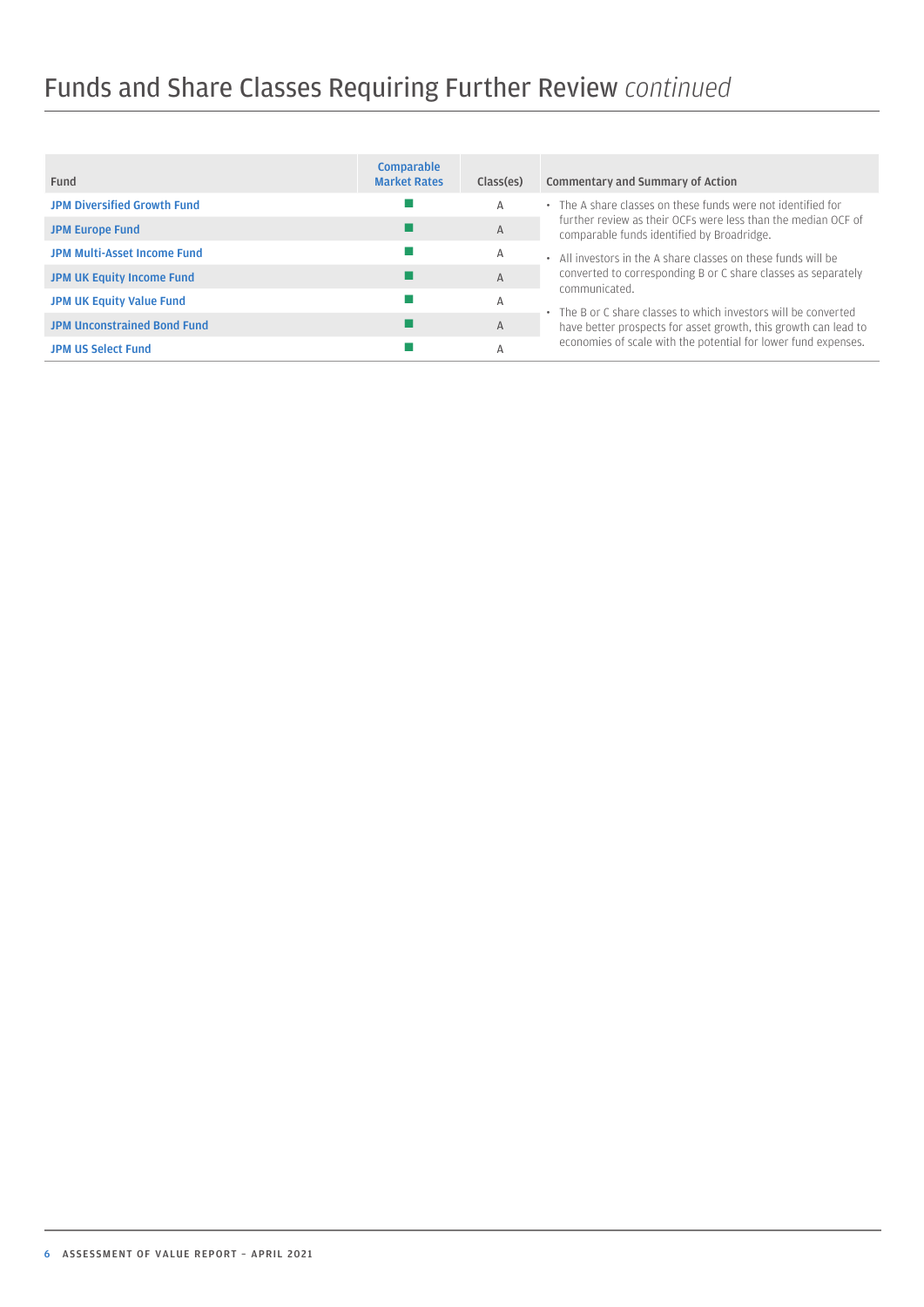<span id="page-6-0"></span>

| Fund                                                                         | <b>Quality of</b><br><b>Service</b> | Performance   | <b>AFM Costs</b> | <b>Economies of</b><br><b>Scale</b> | <b>Comparable</b><br><b>Market Rates</b> | <b>Comparable</b><br><b>Services</b> | <b>Classes of</b><br><b>Units</b> | Class(es) | Commentary and Rationale for Demonstrating Value                                                                                                                                                                                                                                                                                                                                                                                                                                                                                                                                                                                                                                                                   |
|------------------------------------------------------------------------------|-------------------------------------|---------------|------------------|-------------------------------------|------------------------------------------|--------------------------------------|-----------------------------------|-----------|--------------------------------------------------------------------------------------------------------------------------------------------------------------------------------------------------------------------------------------------------------------------------------------------------------------------------------------------------------------------------------------------------------------------------------------------------------------------------------------------------------------------------------------------------------------------------------------------------------------------------------------------------------------------------------------------------------------------|
| <b>JPM Europe</b><br>Fund                                                    | m.                                  |               |                  |                                     |                                          | П                                    | $\sim$                            | All       | Performance<br>• Total returns over a five-year timeframe have underperformed the fund's benchmark<br>and when compared to the performance of comparable funds identified by Broadridge.<br>• Total returns have been stronger more recently and above median in the IA Sector with<br>positive excess returns over one-year. The fund is demonstrating value.                                                                                                                                                                                                                                                                                                                                                     |
| <b>JPM Global</b><br>Research<br><b>Enhanced Index</b><br><b>Equity Fund</b> | <b>The Second</b>                   |               |                  |                                     | п                                        | П                                    | П                                 | All       | Comparable Market Rates<br>• The E share class OCF is greater than the median OCF of comparable funds identified by<br>Broadridge.<br>• This class is expected to pass on benefits to shareholders through the capped O&A expenses<br>model reducing the OCF below the peer group median.<br>• We are not recommending action but will be monitoring the fee levels.                                                                                                                                                                                                                                                                                                                                               |
| <b>JPM Japan Fund</b>                                                        | <b>I</b>                            |               |                  |                                     | ×                                        | <b>The Second</b>                    | $\sim$                            | A, C      | Comparable Services<br>• The C share class OCF was identified as marginally higher than median versus the fees<br>charged for comparable services (Investment Trust vehicle).<br>• For all three C share classes on the fund the OCF is less than the Broadridge comparator<br>medians and our continued fee benchmarking comparable markets rates.<br>• We are not recommending action but will be monitoring the fees and service levels.<br>Comparable Market Rates<br>• Refer to Reviewed Further and Enhancements Planned for commentary on the comparable<br>market rates of the A share class on this fund.                                                                                                 |
| <b>JPM Multi-Asset</b><br><b>Income Fund</b>                                 | п                                   | <b>Talent</b> |                  |                                     |                                          | П                                    | П                                 | All       | Performance<br>• The fund aims to provide income by investing in a global portfolio of income generating<br>securities.<br>• The benchmark is used as a means of measuring risk and to give an indication of the types<br>of asset classes the fund would expect to invest in. As a result the fund may bear little<br>resemblance to the benchmark.<br>• The fund has underperformed its benchmark over one-, three- and five-year time periods.<br>Through this time the fund has generated an income yield in line with investment<br>expectations and comparable to peers in the IA Sector.<br>• The fund is demonstrating value. We are not recommending action but we will be monitoring<br>the performance. |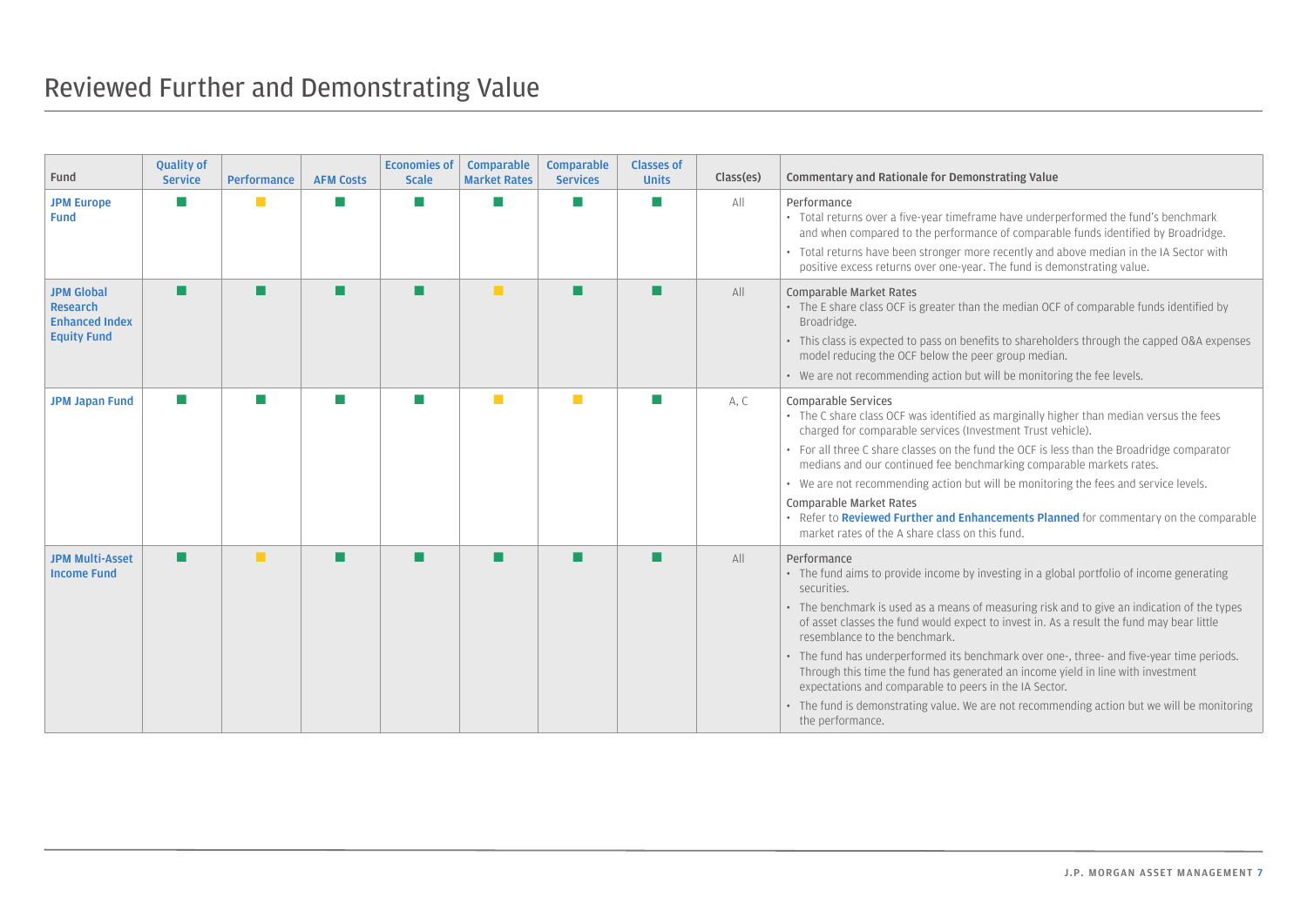<span id="page-7-0"></span>

| Fund                                        | <b>Quality of</b><br><b>Service</b> | <b>Performance</b> | <b>AFM Costs</b> | Economies of<br><b>Scale</b> | <b>Comparable</b><br><b>Market Rates</b> | <b>Comparable</b><br><b>Services</b> | <b>Classes of</b><br><b>Units</b> | Class(es) | Commentary and Rationale for Demonstrating Value                                                                                                                                                                                                                                                                                                                                                                           |
|---------------------------------------------|-------------------------------------|--------------------|------------------|------------------------------|------------------------------------------|--------------------------------------|-----------------------------------|-----------|----------------------------------------------------------------------------------------------------------------------------------------------------------------------------------------------------------------------------------------------------------------------------------------------------------------------------------------------------------------------------------------------------------------------------|
| <b>JPM Natural</b><br><b>Resources Fund</b> | ш                                   | п                  |                  |                              |                                          | <b>The State</b>                     |                                   | All       | Performance<br>• The fund has had a challenging period of performance over one-, three- and ten-years and<br>underperformed its benchmark over these timeframes.                                                                                                                                                                                                                                                           |
|                                             |                                     |                    |                  |                              |                                          |                                      |                                   |           | • Since March 2020 the portfolio management team have been focused on reducing the<br>overall allocation to small and micro-cap investments within the portfolio (from ~9% to 1%),<br>boosted the overall quality metrics of the fund and reduced the number of stocks in which<br>the fund is invested.                                                                                                                   |
|                                             |                                     |                    |                  |                              |                                          |                                      |                                   |           | • Since this change in approach the fund has outperformed its benchmark.                                                                                                                                                                                                                                                                                                                                                   |
|                                             |                                     |                    |                  |                              |                                          |                                      |                                   |           | • The fund is demonstrating value. We are not recommending action but we will be monitoring<br>the performance.                                                                                                                                                                                                                                                                                                            |
| <b>JPM UK</b><br><b>Dynamic Fund</b>        | П                                   | $\mathbf{r}$       |                  |                              | <b>T</b>                                 |                                      |                                   | All       | Comparable Services<br>• The C share class OCF was identified as marginally higher than median versus the fees<br>charged for comparable services (Investment Trust vehicle).                                                                                                                                                                                                                                              |
|                                             |                                     |                    |                  |                              |                                          |                                      |                                   |           | • For all three C share classes on the fund the OCF is less than the Broadridge comparator<br>medians and our continued fee benchmarking comparable markets rates.                                                                                                                                                                                                                                                         |
|                                             |                                     |                    |                  |                              |                                          |                                      |                                   |           | • We are not recommending action but will be monitoring the fees and service levels.                                                                                                                                                                                                                                                                                                                                       |
|                                             |                                     |                    |                  |                              |                                          |                                      |                                   |           | Comparable Services<br>• Refer to <b>Reviewed Further and Enhancements Planned</b> for commentary on the comparable<br>market rates of the A share class on this fund.                                                                                                                                                                                                                                                     |
| <b>JPM UK Equity</b><br><b>Value Fund</b>   | $\sim$                              | п                  |                  |                              |                                          | p.                                   |                                   | All       | Performance<br>• Total return for the C share class has underperformed both its benchmark and the median<br>performance of comparable funds identified by Broadridge over a five-year timeframe.                                                                                                                                                                                                                           |
|                                             |                                     |                    |                  |                              |                                          |                                      |                                   |           | • The fund specifically targets attractively valued UK companies that we believe are<br>fundamentally sound. Value, as a style, has been out of favour for many years. The fourth<br>quarter of 2020 saw an improvement for value stocks following the US election result and<br>positive vaccine announcements. The fund is demonstrating value. We are not recommending<br>action but will be monitoring the performance |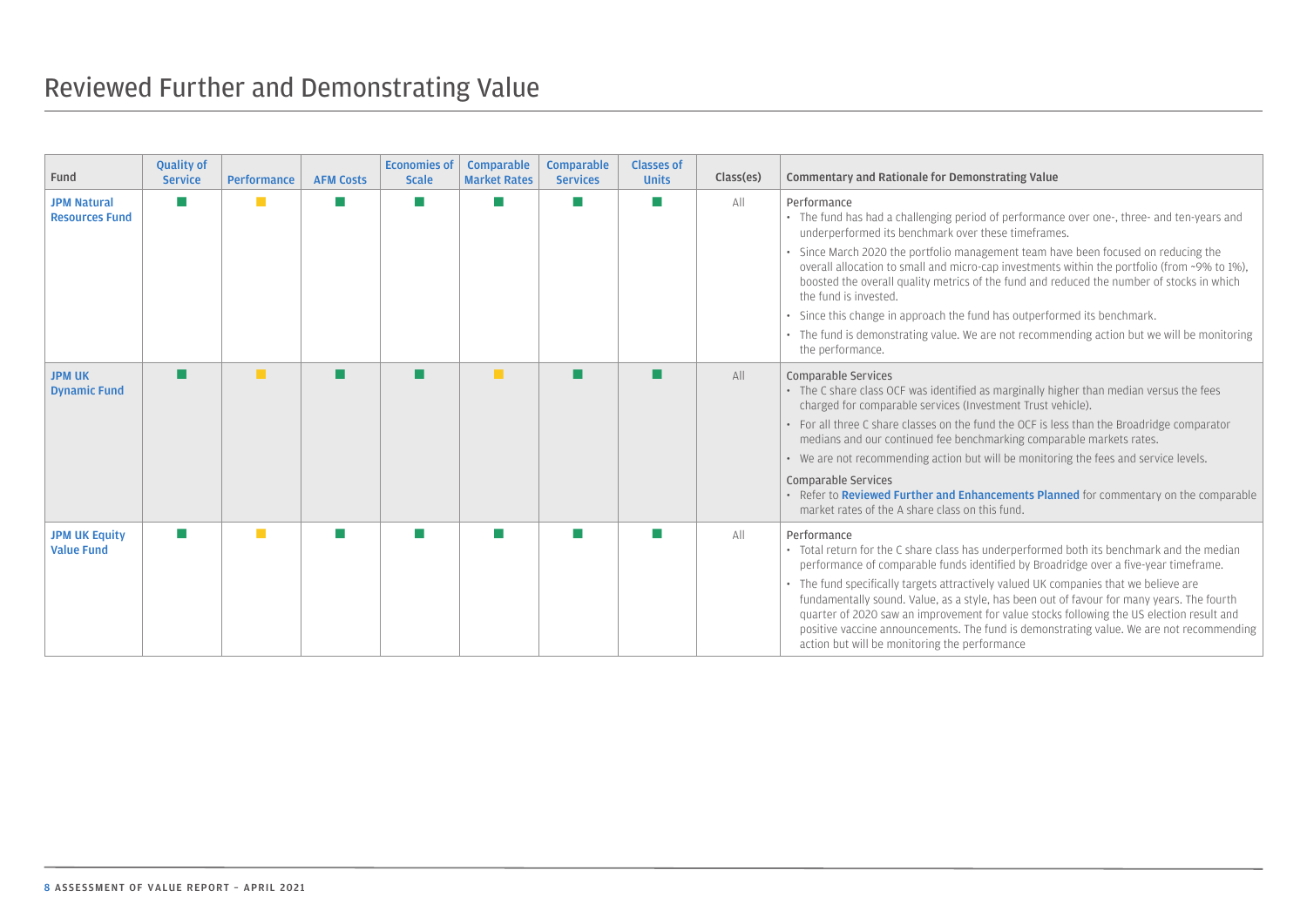<span id="page-8-0"></span>As discussed earlier, the FCA requires the value assessment to consider at least seven distinct but interconnected criteria. This section describes in detail the criteria and process that was used to arrive at our findings.

Throughout this process, the assessment has been subject to the direction and approval of the Board.

#### METHODOLOGY



#### PHASE 1

To support the value assessment, we began by identifying and engaging a third party independent consultant, Broadridge, to perform quantitative and qualitative analysis and evaluation. Broadridge is a large firm with experience and extensive knowledge in the areas of UK investment scheme costs, operations and performance evaluation. Broadridge also has access to a wealth of industry data that was essential to the evaluations that involved comparisons with peer groups and industry standards.

Broadridge used the following criteria to evaluate the funds and share classes and flagged those requiring further review:

- quality of service metrics utilising quantitative data from their Fund Buyer Focus solution, an ongoing interview process with fund selectors across the UK focusing on quality of products and service provided.
- y performance and risk metrics for all Funds and share classes compared to the relevant Fund's objective, policy, and strategy, the relevant prospectus benchmark and a peer group of comparable funds for one-, three-, five- year and since inception time periods where available.
- comparison of published ongoing charges figures for all Funds and share classes compared to both a competitor peer group and IA Sector medians.

#### PHASE 2

The ACD performed further quantitative and qualitative review, focusing on those areas Broadridge had flagged as warranting further review as well as areas identified on the Board's ongoing watch list . This review included:

- y comparison of performance and OCFs to IA Sector medians for one-, three- and five-year time periods as compared to the ACD's established rigorous ongoing review metrics
- review of performance consistency through multiple time periods compared to the fund benchmark and IA Sector
- evaluation of performance of hedged share classes alongside performance of the fund
- qualitative assessment of fund performance for the review period

We reviewed these findings, considering both the findings of Broadridge and the ACD in both executive summary and detailed form, along with our qualitative analysis, to arrive at initial conclusions.

The final step was preparing this report, which includes the final findings as a single point of reference for shareholders to understand the outcome of the value assessment.

We completed the analysis of each of the criteria at the share class level, therefore this single reference point at the fund level is represented by the lowest rated share class for the relevant criteria in respect of your fund.

Note: Funds and share classes launched during the review period were not reviewed according to the performance criteria above due to their recent approval through our product governance process and limited performance track record.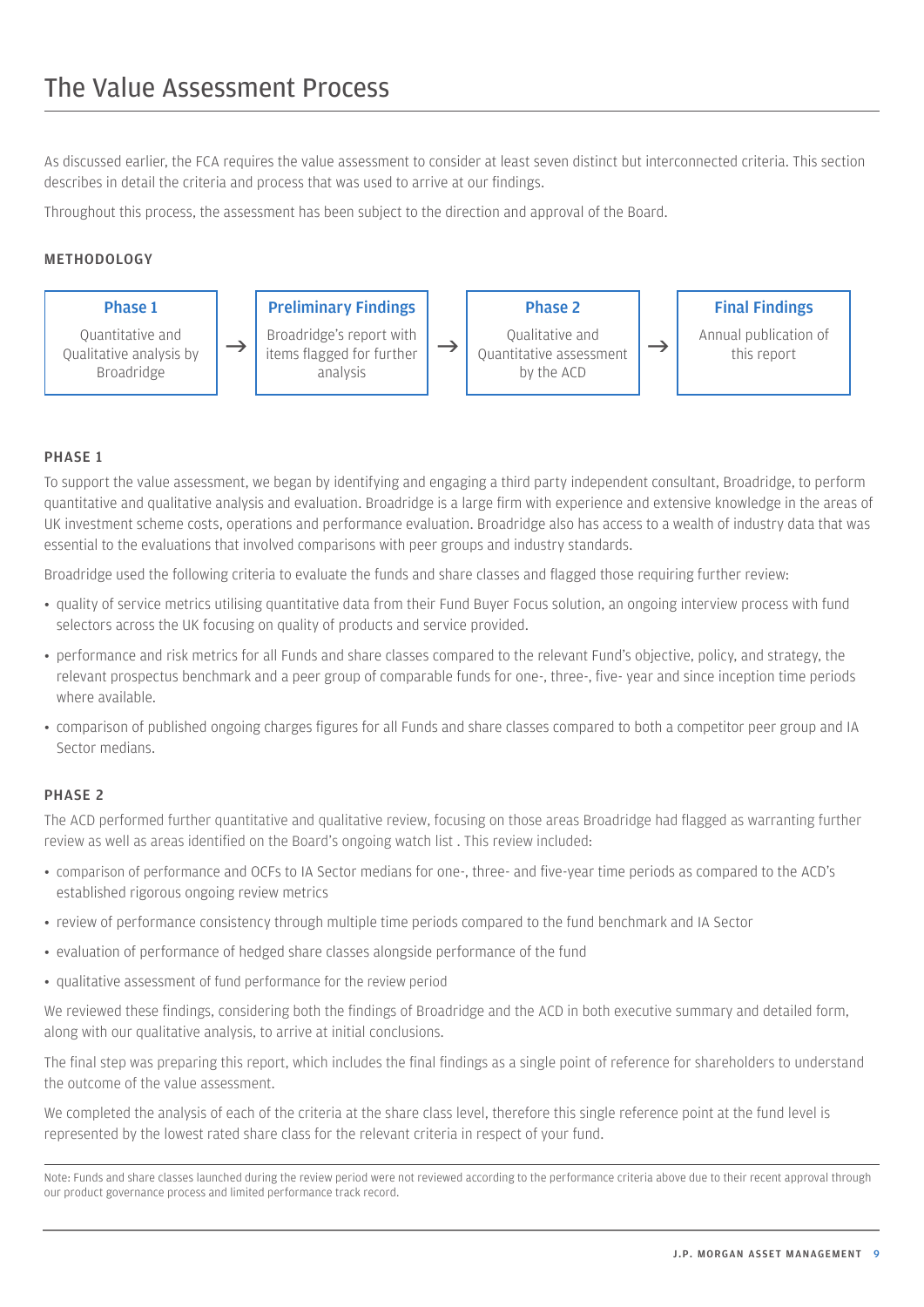<span id="page-9-0"></span>

# 1. QUALITY OF SERVICE

*The range and quality of services provided to shareholders by the ACD.*

WHAT CAN THIS ASSESSMENT TELL US This assessment is a measurement of the quality of what is received for the amount paid. For most services provided to the funds, the main quality criteria centre around such attributes as competitiveness, responsiveness, performance/delivery level and transparency of these factors to shareholders.

HOW WE MADE OUR ASSESSMENT In addition to the report from Broadridge and our qualitative review, we also considered information presented throughout the year at Board meetings. This information included:

- the standards required of each service provider (such as the depositary, auditor, custodian etc.) to the funds
- risk management
- shareholder service and dealing
- complaints handling
- fund distribution
- regulatory compliance
- product governance (including investment oversight)

We also looked at initiatives to grow and maintain the business. These included the launch of new funds, material changes to processes or service providers and the progress being made in ongoing initiatives whose goal it is to keep the funds responsive to market and regulatory changes.

WHAT WE FOUND Overall, we found that the quality of service shareholders receive demonstrated value. Over the past three years, we have regularly reviewed the services from our providers, and where possible have taken action to benefit from lower fees and improved services.

#### KEY POINTS

- Shareholders in all share classes received identical or generally comparable quality in all major service quality assessment areas.
- Our service providers were among the leaders in their areas of service within the UK asset management industry, as measured by volume of business.
- Ongoing initiatives intended to keep our offerings competitive will have a positive effect on service quality.



### 2. PERFORMANCE

*Performance over time after deduction of all costs paid from the fund.*

WHAT THIS ASSESSMENT CAN TELL US Many shareholders consider performance after the deduction of costs the most important assessment of all. It is the most direct measure of the shareholder's experience: what were the results relative to costs and was the expected benefit provided?

#### HOW WE MADE OUR ASSESSMENT We considered:

- each fund's performance against its investment objective, investment policy, investment strategy, benchmark and peers for the reporting period
- absolute and/or relative performance information
- total return information for the applicable one-, three-, and five-year periods
- a ranking of each fund within a universe of funds that Broadridge classified as similar as well as a closer ranking against a sub-set of these funds
- performance information and the ongoing watch list provided at regular Board meetings
- evaluation of performance of hedged share classes alongside performance of the relevant Fund

Broadridge highlighted information about certain representative share classes to help ensure appropriate comparisons.

WHAT WE FOUND Of our 42 funds, five warranted a closer look, the results and further commentary is provided on pages 7 to 8 of this report.

After extensive scrutiny and discussion, we agreed that all of these funds and share classes have delivered value within the context of their objectives, policies, strategies and designs, and that they remain valid as long-term investments.

#### KEY POINTS

- Five funds warranted a closer look, with their underperformance fairly attributed to external factors (such as market conditions) or the objectives and design of the funds. Out of prudence, these funds are being monitored closely.
- Overall, we believe all funds have demonstrated value with respect to their performance and are designed to do so over the long-term.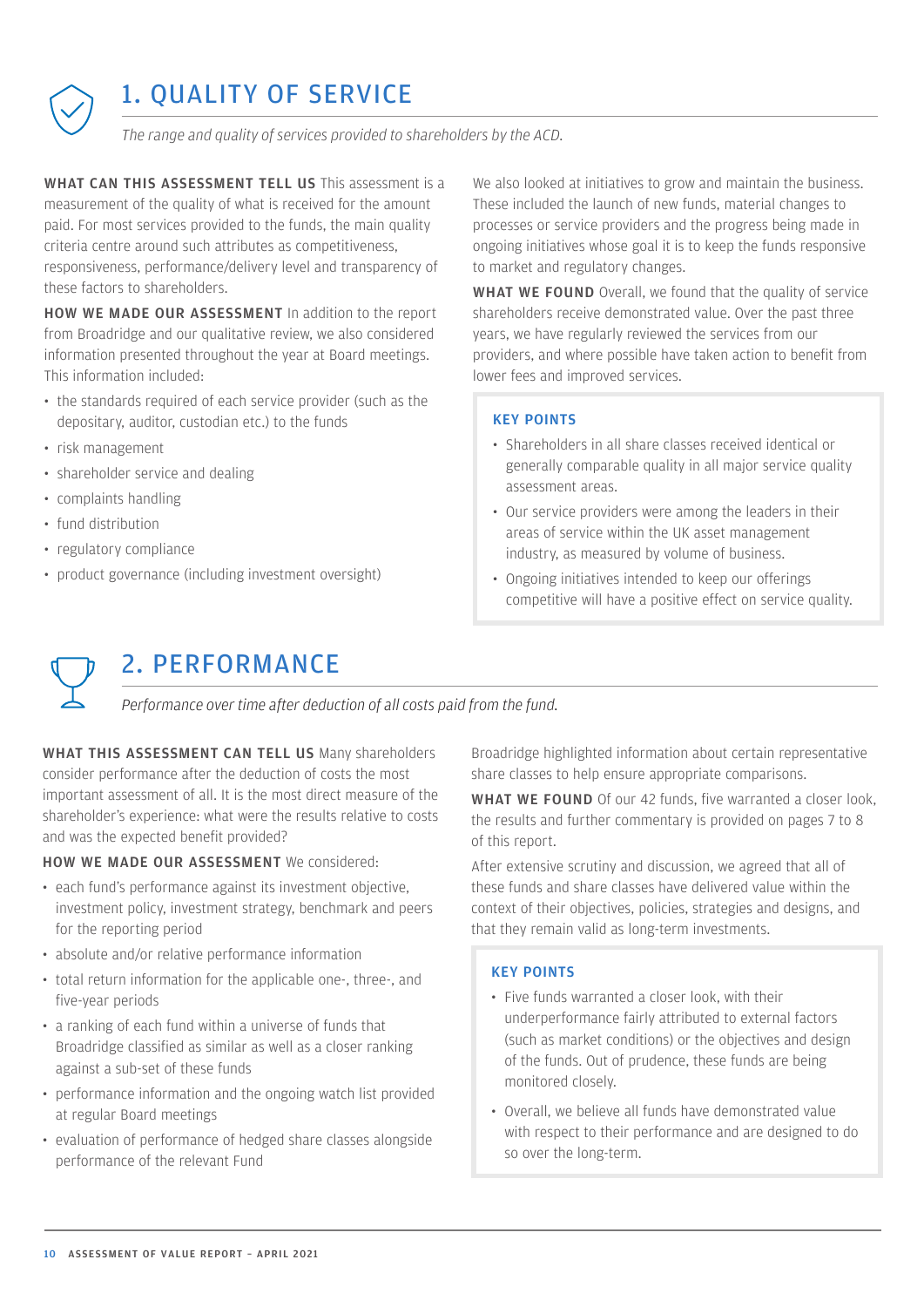<span id="page-10-0"></span>

WHAT THIS ASSESSMENT CAN TELL US This assessment is essentially a direct question: do you believe that fund costs are reasonable relative to the services provided? The answer to this question provides context for the evaluation of the overall expenses in assessments 5 and 6.

HOW WE MADE OUR ASSESSMENT We considered financial activity for the reporting period, relating to ACD fee revenue and expenses generated from managing, distributing and providing services to each fund.

We took the directly attributable revenues and expenses recorded by each fund and supplemented these with the output from an activity-based costing model.

The Board recognised it is difficult to make comparisons of this nature because peer information is not publicly available at this level. Furthermore; the review can be influenced by numerous factors, such as methodology, corporate structure and the mix of services provided.

WHAT WE FOUND Continued growth in assets in the X and X2 share classes, which generally have lower fee revenue, has led to a reduction in the average fee paid to us for the services we provide when compared to 2020.

Capped O&A expenses applied to all share classes (with the exception of I shares due to their fee structure) results in us absorbing costs where the actual costs are higher than the expense fee caps, thereby lowering the fees actually paid by most funds. The caps are discussed in more detail in items 4 and 5 below.

With the above in mind we believe the costs of the services provided to shareholders provide good value.

#### KEY POINTS

- Average fees paid to the ACD have decreased compared to 2020 due to continued growth in the X and X2 share classes, which generally have lower fee revenue.
- Caps on O&A expenses ensure that these costs remain reasonable, with costs in excess of the caps covered by us.



# 4. ECONOMIES OF SCALE

*Whether the fund has been able to pass along savings from economies of scale.*

WHAT THIS ASSESSMENT CAN TELL US It should be possible that overall costs begin to decrease when fund assets grow to a certain point. This assessment seeks to establish whether the funds have been able to achieve this type of cost efficiency and whether shareholders have benefited.

HOW WE MADE OUR ASSESSMENT Our overall criteria here were comparatively straightforward: are a fund's share class O&A expenses being limited by their expense caps? If not, economies of scale in O&A expenses have been achieved to the point that it no longer requires the ACD to absorb the costs to maintain the fee cap.

We make a practice of capping certain fund costs at a competitive level. We cover any costs above the caps that would otherwise have been paid by the funds. While the caps generally remain in place at all times to ensure certainty of maximum expenses if assets decline, the expectation is that they will not have any practical effect as a fund's assets grow and economies of scale bring the relevant costs below the cap.

WHAT WE FOUND We determined that economies of scale do exist, primarily in the largest funds, as one would expect. This is made evident in that 80% of assets invested in the share classes have benefited from economies of scale and therefore lower fees.

Even where economies of scale are not sufficient to produce any direct cost savings to pass along, shareholders benefit from economies of scale indirectly through our voluntary absorption of certain costs and are never charged more than the O&A expense caps. Our financial capacity to absorb these costs is in large part a function of efficiencies made possible by the scale of the overall fund offering.

#### KEY POINTS

- All funds benefit from the certainty of competitive fees through caps on O&A expenses where applicable
- 80% of assets invested in the share classes have benefited from O&A expenses lower than their expense caps.
- We seek to maintain and increase economies of scale through asset growth but also through strong ongoing investment in people and technology to enhance the services provided to the funds.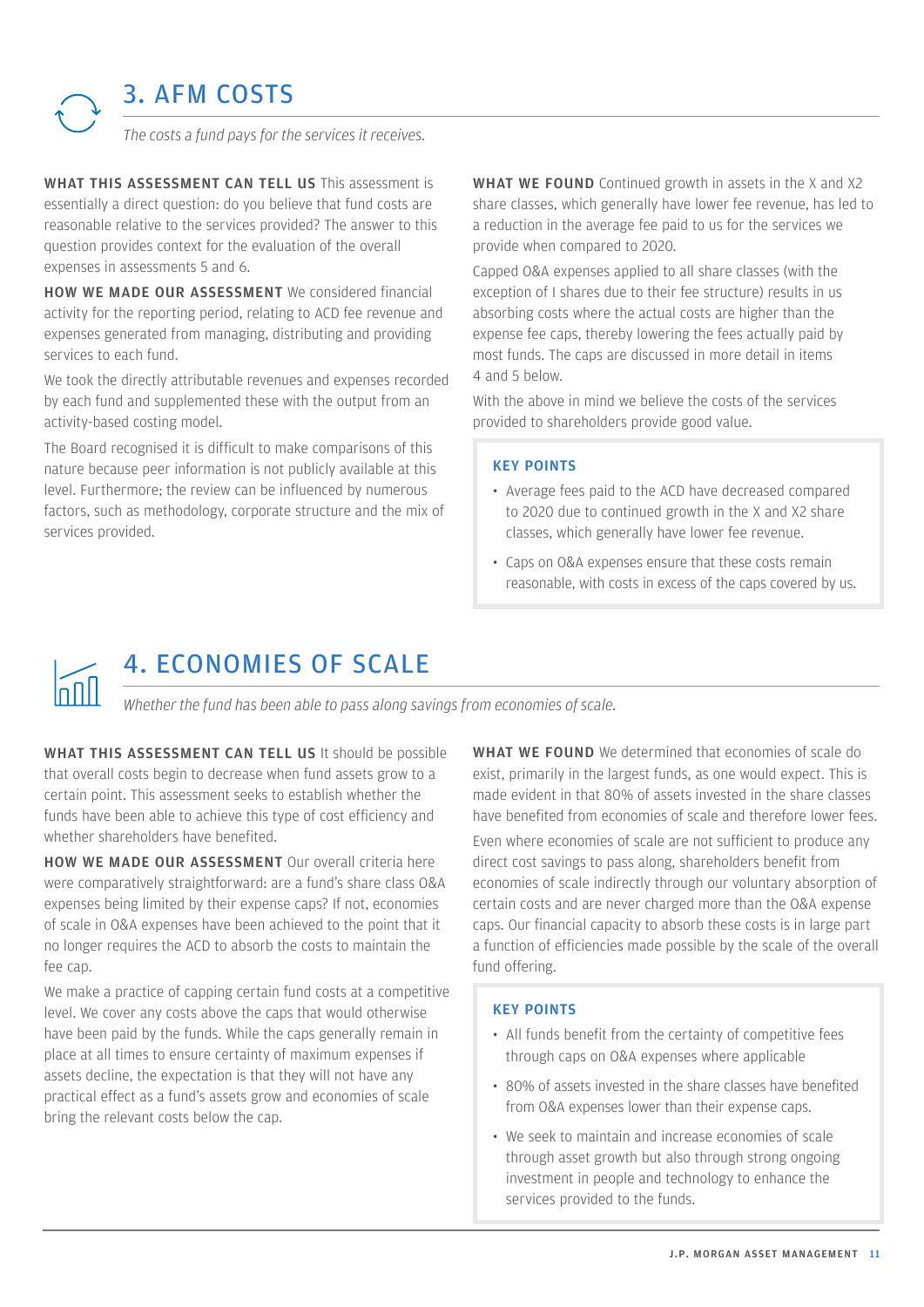<span id="page-11-0"></span>

## 5. COMPARABLE MARKET RATES

*What the funds pay for services compared to market rate costs.*

WHAT THIS ASSESSMENT CAN TELL US This assessment looks at whether the funds are paying more than what similar funds elsewhere are paying for services that are comparable.

HOW WE MADE OUR ASSESSMENT The main factors we considered were:

- the contractual ACD Fee paid by each fund compared to the information prepared by Broadridge about management fee rates paid by other funds in the same category as each fund
- information about other expenses
- any fee waiver or expense reimbursements currently in place for each fund and the ACD Fee resulting after these expense reduction measures were taken into account

In practice, it is difficult to make comparisons of fees and expenses because there are variations in the services that are included in the fees paid by other funds.

We also noted that market rates for all funds are reviewed through our product governance process on an annual basis to identify any situations where rates are above median for the share classes which are not designed to pay compensation via commissions, or which return commission monies to shareholders via a rebate, triggering a review across all funds.

WHAT WE FOUND Of our 42 funds, we found 23 funds with market rate comparison data for one or more share classes that required further review. The funds are identified in the larger table on page 4. Here our findings are shown by base class. The findings apply to all forms of that base class:

- A share classes 22 funds had marginally higher costs compared to market rates. This is because A share classes are designed for shareholders whose financial advisers earn their compensation via commissions or, if not, return commission monies to shareholders via a rebate. We have taken the decision to convert all existing shareholders into lower fee B or C share classes, a separate communication will be sent to all impacted shareholders.
- E share class 1 of the 23 funds, JPM Global Research Enhanced Index Equity Fund, had marginally higher costs compared to market rates.

#### KEY POINTS

- For the E share class identified as warranting further attention for having marginally higher than median costs, the current levels appear appropriate in light of the benefits and/ or incurred costs that exist in those cases.
- Fund-specific information on this topic appears from page 4.



## 6. COMPARABLE SERVICES

*What the funds pay for services compared to what the same service providers charge others.*

WHAT THIS ASSESSMENT CAN TELL US This assessment looks at the same basic question as item 5 above, but from a different perspective. Specifically, it looks for evidence where we may be charging the funds more for a similar level of service as compared to other accounts we manage for other clients.

HOW WE MADE OUR ASSESSMENT We reviewed information about the nature and extent of these services offered to other clients, and the associated costs, as relevant. This included rates offered to institutional separate accounts and to funds available for sale in the UK and outside of the UK if these are structured as "UCITS" funds whose investment management styles were substantially similar to that of each fund. We also considered the complexity of investment management for funds relative to our other clients and noted differences in the risks and responsibilities of providing services to the different clients from a regulatory, legal and market perspective.

WHAT WE FOUND Overall, we concluded that the fee rates charged to each fund in comparison to those charged for other clients were reasonable.

On one fund, JPM Japan Fund, we believe the marginally higherthan-median fees are justified because the services provided in the closest available comparisons are not completely parallel. We are not recommending action but will be monitoring the fees and service levels.

#### KEY POINTS

- The amounts most funds are paying for services are in line with market standards.
- Fund-specific information on this topic appears on page 5.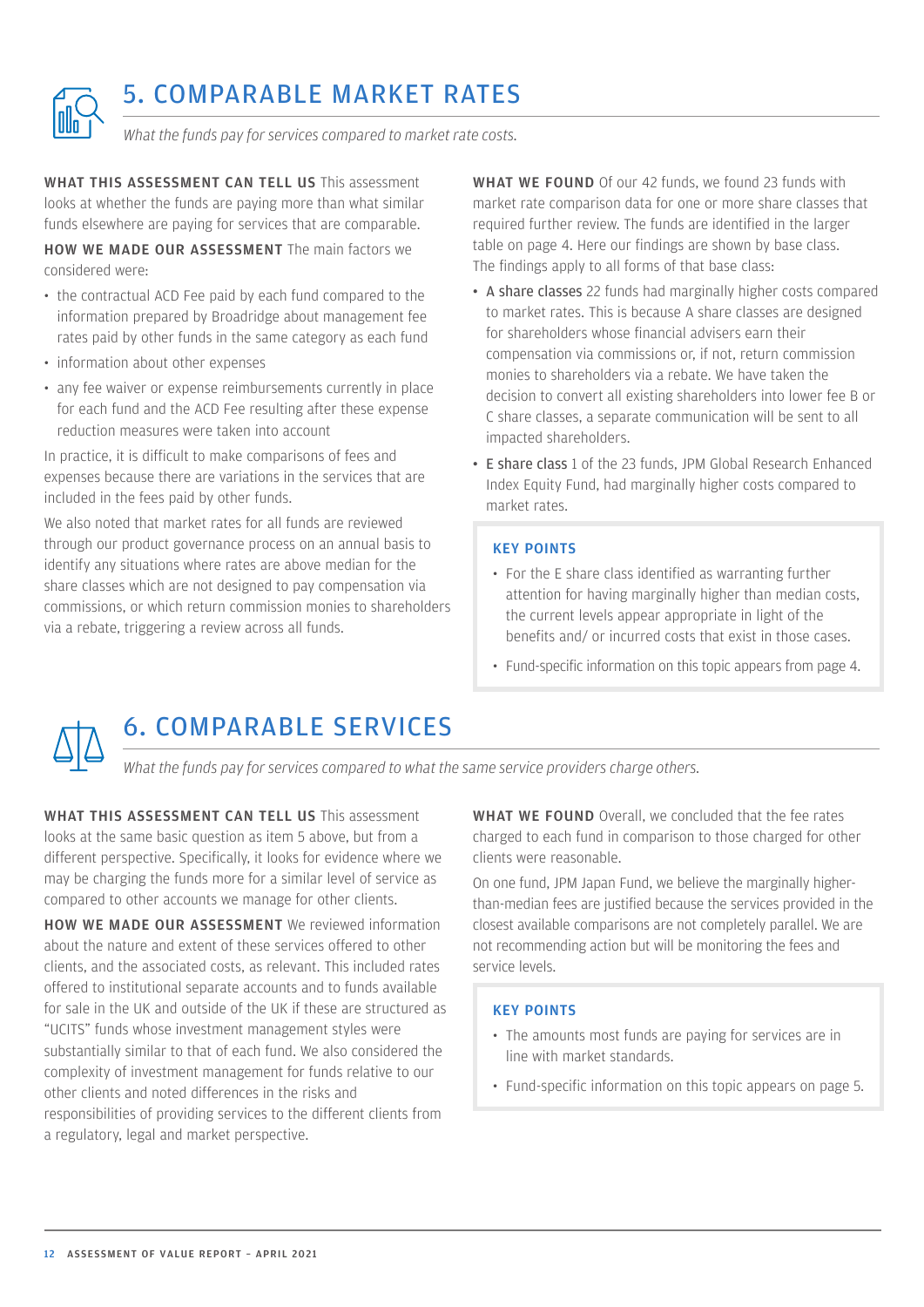<span id="page-12-0"></span>

## 7. CLASSES OF UNITS

*Are share classes what shareholders need and sufficiently differentiated in cost relative to the associated services provided?*

WHAT THIS ASSESSMENT CAN TELL US us In effect, this assessment asks whether the share classes offered are what shareholders need and sufficiently differentiated in cost relative to the associated services required for the types of shareholders that are eligible to invest in them. It also tells us the appropriateness of shareholders holding share classes with higher costs.

Share classes exist because different shareholders have different needs and different means. A financial institution acting on behalf of thousands of individuals may invest large sums and have the ability to route orders straight into the system that processes transactions in fund shares. In exchange for its large investments and labour-saving systems, the institution quite reasonably expects lower costs.

In contrast, accounts for individual shareholders require more attention and usually have lower asset levels. The standard way of addressing these differences in needs is to create share classes that are tailored to the main categories of shareholders. Some exist to offer alternative payment options.

Others exist to offer specific features or service levels.

HOW WE MADE OUR ASSESSMENT Share classes are among the fund characteristics that are most closely and frequently reviewed by us. These regular reviews can lead to the launch of new share classes and the merger or liquidation of share classes that no longer meet shareholder needs as reflected in demand.

For this current assessment, we examined all share classes in all funds and compared the costs and benefits to account size and other relevant shareholder information.

WHAT WE FOUND Having considered shareholder's needs and eligibility for each, the share classes we offer are sufficiently differentiated in services and costs. As noted earlier, we intend on converting all remaining shareholders and closing all A share classes available in the range given their comparatively higher OCFs when compared to the OCFs of the competitor peer group identified by Broadrdige.

#### KEY POINTS

- The range of share classes offered meet the needs of shareholders in our funds and their costs are appropriately differentiated relative to services provided.
- A share classes have slightly above-median costs, whilst these are related to features that shareholders and their intermediaries still require, we have taken the decision to convert all existing shareholders and close the A share classes on all funds in the range. Please refer to [Reviewed Further and Enhancements Planned](#page-4-0) for further information.

#### COMMENTS? QUESTIONS?

If you have specific questions about this document please call our UK-based Investor Services team, with your account number to hand, on 0800 20 40 20 (or if calling from abroad +44 1268 44 44 70). Our lines are open Monday to Friday, 9am to 5.30pm.